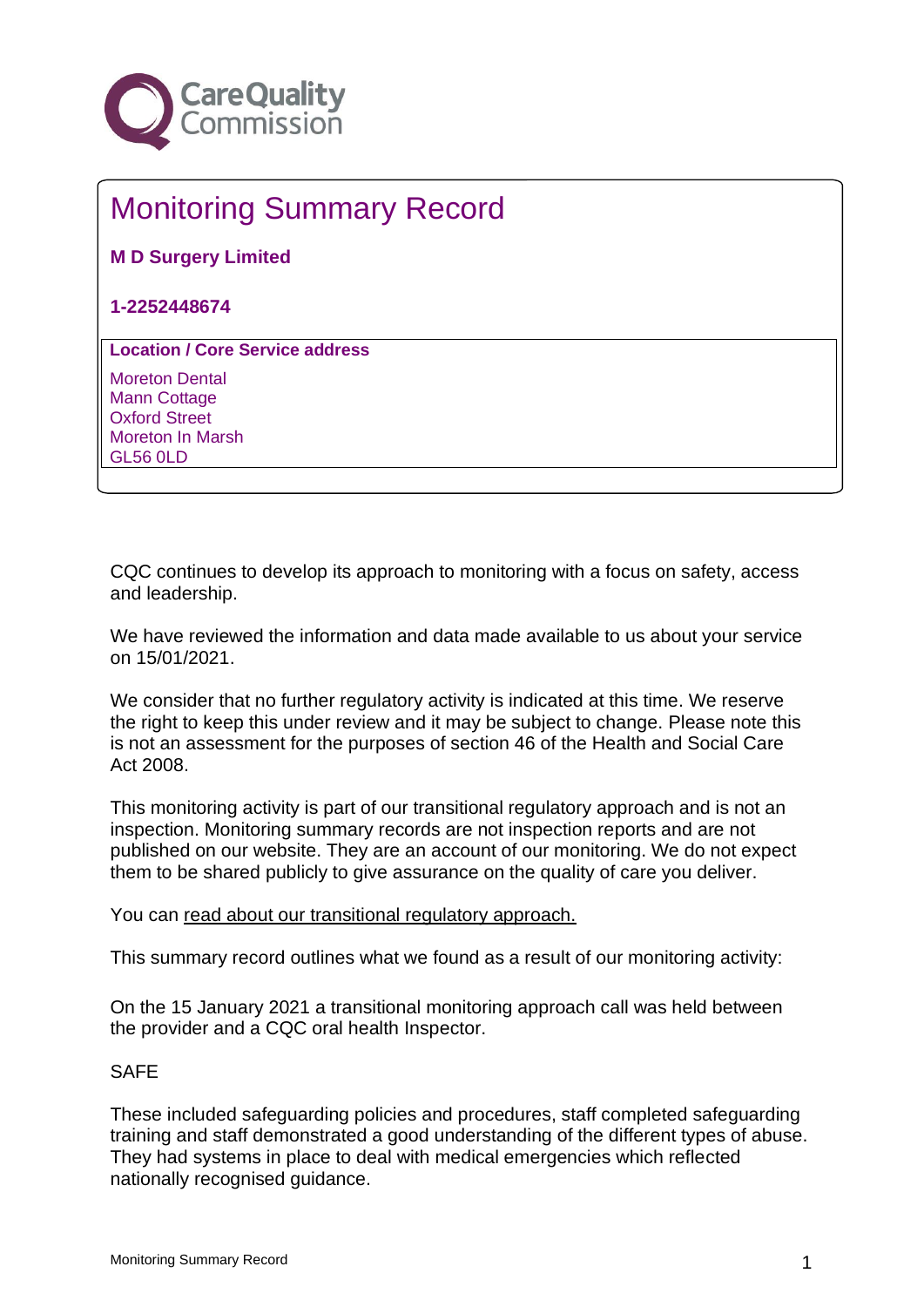Infection prevention and control procedures reflected nationally recognised guidance. There were systems in place to reduce the risks associated with the transmission of Covid-19. There were systems in place for staff to report significant events and incidents, these were investigated and acted on appropriately. There were enough suitably qualified staff to treat patients safely and effectively.

Protocols were in place to triage patients and make onward referrals if necessary.

The dentists followed nationally recognised guidance when prescribing medicines. There were systems in place to ensure the security of prescription pads and medicines. Staff checked medicines to ensure they did not pass their use by date.

## EFFECTIVE

Staff kept up to date with current evidence-based practice. The clinicians provided care in line with current guidance.

New staff received a structured induction. Staff were encouraged to complete training relevant to their role and updated as necessary.

Staff provided oral health advice to patients. Self-care advice was provided to patients in respect of Covid-19.

## CARING

Staff described how they identified and communicated with patients or their carers who needed extra support.

The clinicians supported patients to make decisions about their care. Patients were able to feedback to the service through telephone, email and the website

#### **RESPONSIVE**

The service took into account patients individual needs when providing treatment. There was a system in place to highlight patients who were vulnerable. They offered translation services and offered information both electronically and written.

The service prioritised urgent treatment for patients in pain. They described how they were triaging patients who were currently in course of treatment and their need for routine examinations.

#### WELL-LED

All staff had been risk assessed to ensure they are safe during Covid-19. There were arrangements in place for any staff required to self-isolate. Staff we spoke with felt supported, respected and valued.

There were contingency plans in place in the event of an outbreak at the service. Quality assurance processes were effective including regular audit and staff